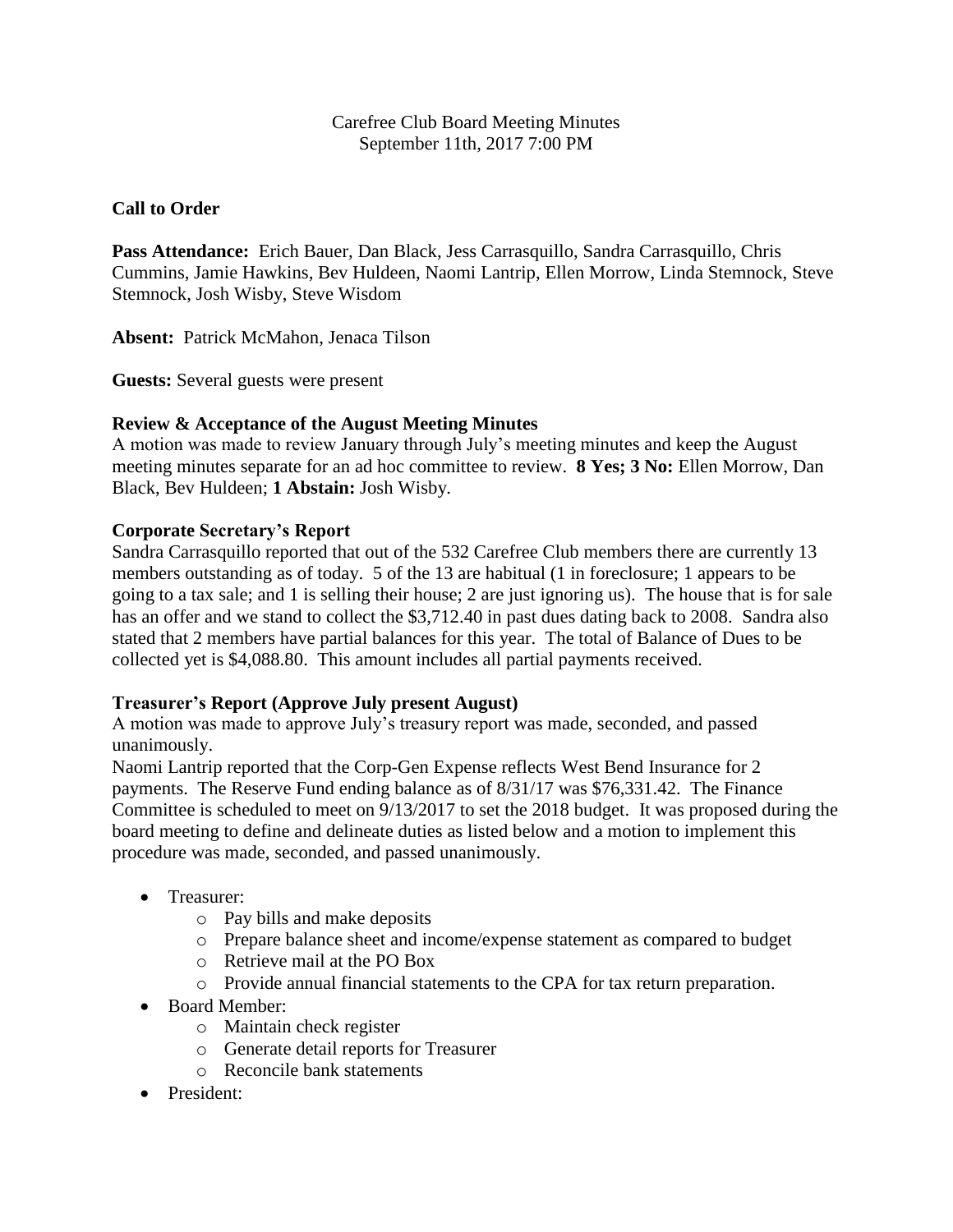- o Retains check book
- o Write checks for capital expenditures

## **Committee Reports**

**Pool:** Linda reported that the pool season ended on Labor Day, 9/4/17. There were 200 in attendance on the final day. Final Payroll has been submitted. She also noted that Steve has started to drain the pool. John Lester has made a donation to the pool for the part provided to fix the water fountain.

**Grounds:** Jess wanted to give a shout out to Alice and Doug Bush and Linda Stemnock because they helped Jess with branch removal over the electrical lines. He is pondering a couple trees that need branch removal. He is finishing up getting quotes on re-doing the west basketball court. Ellen reported that she reached out to Thomas Murray, an HOA/Club credentialed attorney, and this is what he said after reviewing our By-Laws:

 Ellen, I'll preface this by saying that I only reviewed your By-Laws, not your Declaration of Covenants. Although there is some ambiguity in the capital expenditure language, I believe that the INTENT is that your Board of Directors cannot spend money on one or more capital improvements if the TOTAL amount (regardless of the number of projects or contracts) would exceed the stated percentage of the annual budget, unless you get the additional homeowner and/or Board member approvals that are described. If it were otherwise, the provisions and the built-in "safeguards" would be meaningless.

Jess also reached out to Paul Corsaro, an attorney, who wrote the By-Laws and has lived in Carefree since 1971:

- Jess reached out to attorney Paul J. Corsaro, who has lived in Carefree since 1971. He wrote the By-Laws when they were developed in 1970s. He is still the attorney listed in the By-Laws on file at the Johnson County Courthouse.
- Jess went to visit Mr. Corsaro and specifically asked about Article IV, Section 8h item 2. Jess asked him to address the capital improvement expenditures between 5-10% of the total annual maintenance assessment. A small number of members were questioning the intent of this section of the By-Laws. Mr. Corsaro said the By-Laws state that this section is a Board of Directors decision, requiring a 2/3 majority of the Board for each item and it is not accumulative for all improvements within one year. He went onto state that if the Carefree Club Inc. did not operate this way the Board could never get anything done. There would constantly be ballots going out at a high price tag. He also stated the Board had been operating that way since Carefree Club has been in existence.

**Newsletter:** Jenaca sent out an email to send any submissions for the newsletter to her by the end of this week.

**Activities:** Bev reported that the "suggestion box" has received a few ideas: Zumba gold, square dancing, yoga classes, dominos, bible study, etc. She is planning to have a bonfire on 10/7/2017 (weather permitting) and said that Linda will be helping with this event. Bev wanted to thank the Board members for their efforts and advised that she has decided to officially resign from the Carefree Board effective 10/1/2017. She commended the community for being proactive to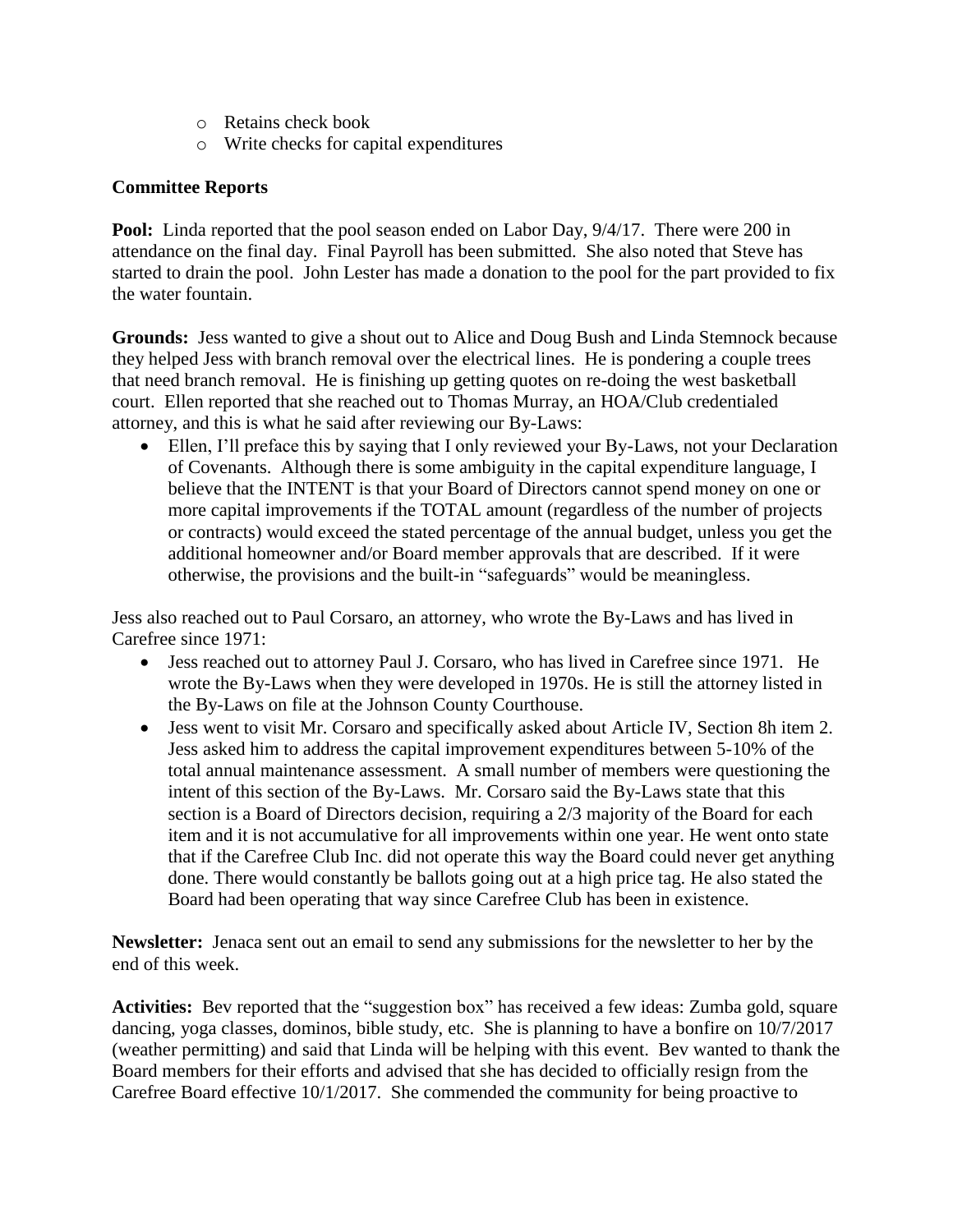improve the Carefree community.

**Web:** Erich reported that he added a "contact us" link that displays email links for each member of the Board. He is also looking at taking our sight off of a particular company's site that has been pretty inexpensive and moving it to a private server site which will enable our site to be available more often. (Several people have mentioned that the CarefreeClub.org site has been down/unavailable from time to time). He will also get Chris Cummins' information added to the website.

**Clubhouse:** Steve reported the clubhouse income from rentals for the month totaled \$882. He had \$217.45 in expenditures for the carpet cleaning. He will be contacting the trash company to reduce the trash pick-up to monthly starting 10/1/2017. Other expenses include: new light fixture in the women's restroom (originally thought it was a light bulb issue, but it's the actual light fixture that needed replaced) and he purchased more cleaning products. Linda Stemnock stated that she had left over cleaning products from the pool season to give to Steve for use in the clubhouse.

**Swim team:** Erich reported that he hasn't wrapped up total figures for the year. He mentioned that he moved the display cabinet in the clubhouse and he had the funds to put up a digital picture frame that displays pictures from the swim team events throughout the season. He mentioned to the Board that he has the capability to add titled screens; "Swim Team", "Hog Roast", etc. That if they have pictures from each event that he'd be glad to put those up on the digital picture frame.

## **Last Call for ballots to be turned in for the count.**

#### **Old Business: Carefree South sign**

• Jess advised that he has a meeting scheduled for  $9/12/2017$  and  $9/26/2017$  to discuss the best way to raise the additional money needed for the Carefree South sign. He also said that Naomi and Chris will be helping with this effort. He also mentioned that Erich has an anonymous donor that has pledged \$1,000 and with that the funds are still about \$2,000 short. Jess said the sign would be placed on the southwest corner of Fairview Road. Naomi mentioned that we have \$1,525 toward miscellaneous late fees that could possibly go towards the sign. The goal is to finish the project in 2017 and the sign would be the same size and likeness as the Carefree North sign. Erich offered any extra money generated by the swim team next year could be put towards the Carefree South sign.

## **Treasurers bond or blanket bond**

 Ellen asked if we had a claim how does that work and if convicted, how would we get our money back? Chris said we would have to have a loss in order to file a claim. If it's a big loss it would be a criminal charge. If over \$25,000 it would be criminal charges. (Jess I didn't have your notes regarding the additional policy). Discussed between \$50,000 or \$100,000. A motion to accept the \$50,000 in additional coverage for a fee of \$48 annually was made, and passed unanimously. Jess will make sure that this gets taken care of.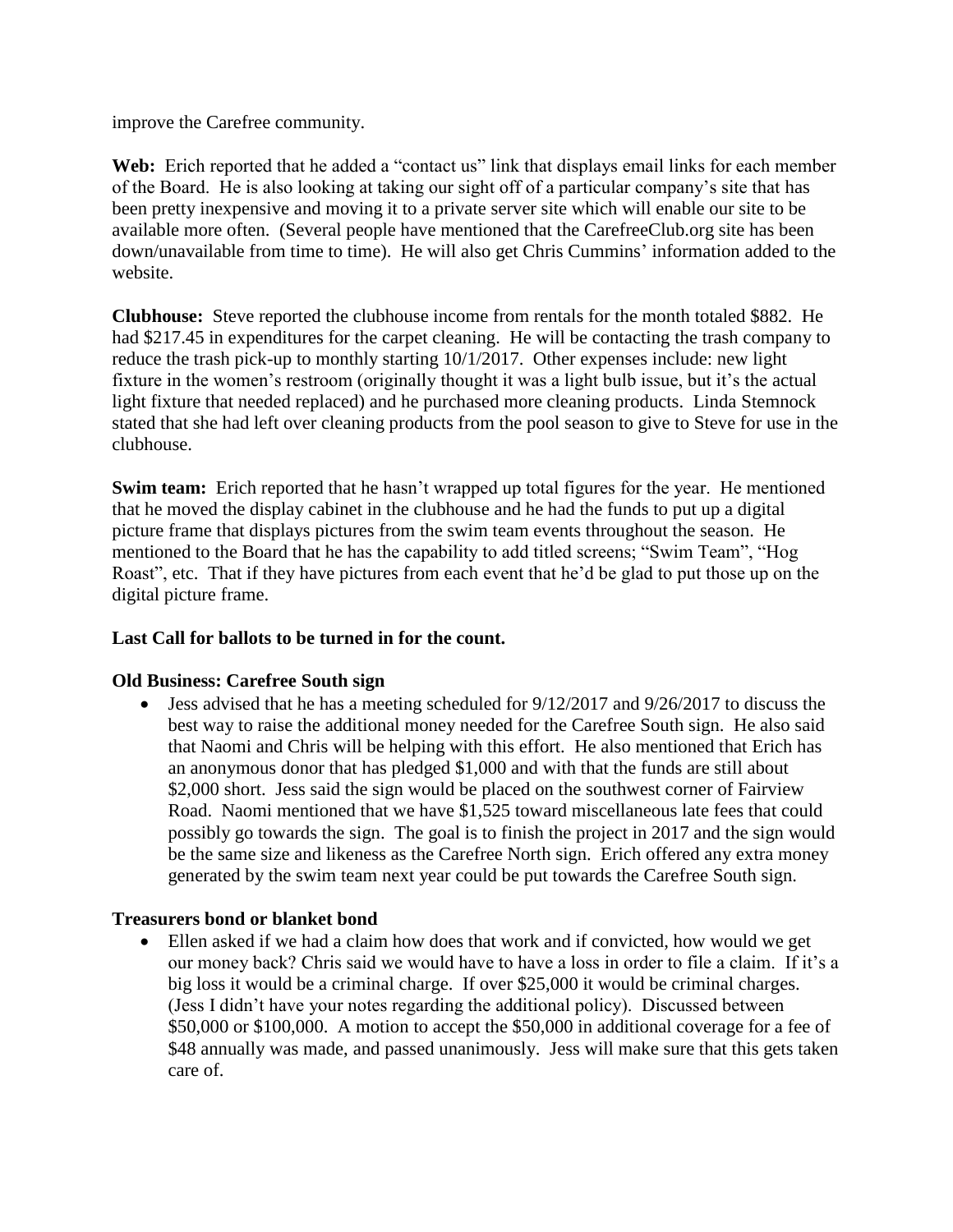#### **New Business:**

#### **Results of the 2017election**

 Sandra read the names from the voting results of the elected Board Members for the 2018/2019 term in no particular order: Erich Bauer, Ellen Morrow, Andy (last name?), Phil Wagoner, Sandra Carrasquillo, Steve Stemnock, and Jess Carrasquillo. The Board made the decision to discuss Bev's vacancy at the next meeting.

## **Questions/ Comments from the membership:**

Next Meeting: We will meet October 9th, 2017

Motion to adjourn made at 8:30pm; seconded and passed unanimously.

Submitted by Jamie Hawkins Friday, October 6, 2017